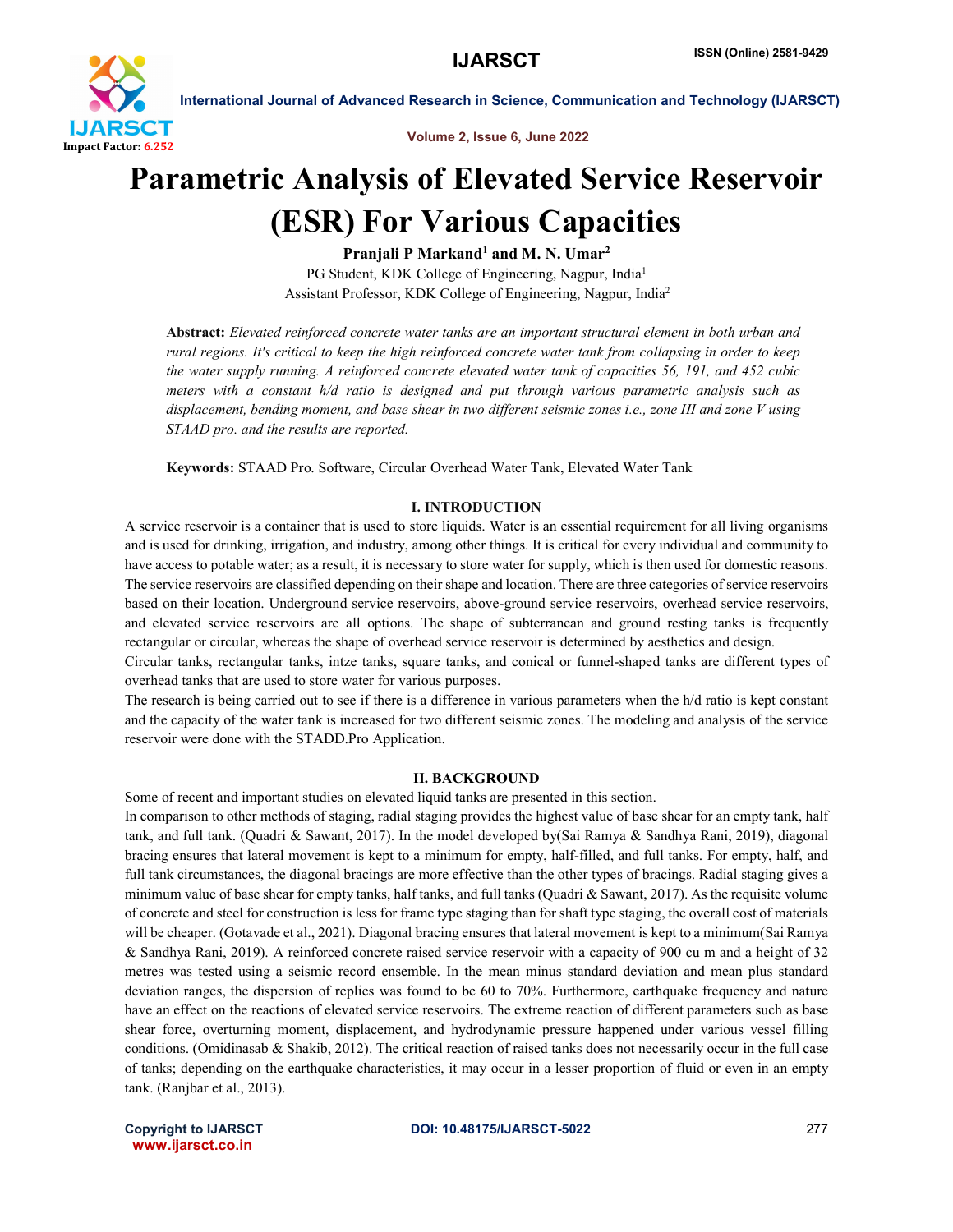





#### Fig 2: Tank 1 (56 cum)

www.ijarsct.co.in

3.1 Modeling Tank 1:

Capacity 56 cum Height 2m, Depth 6m

No of column: 7

Size of column 300 x 600 mm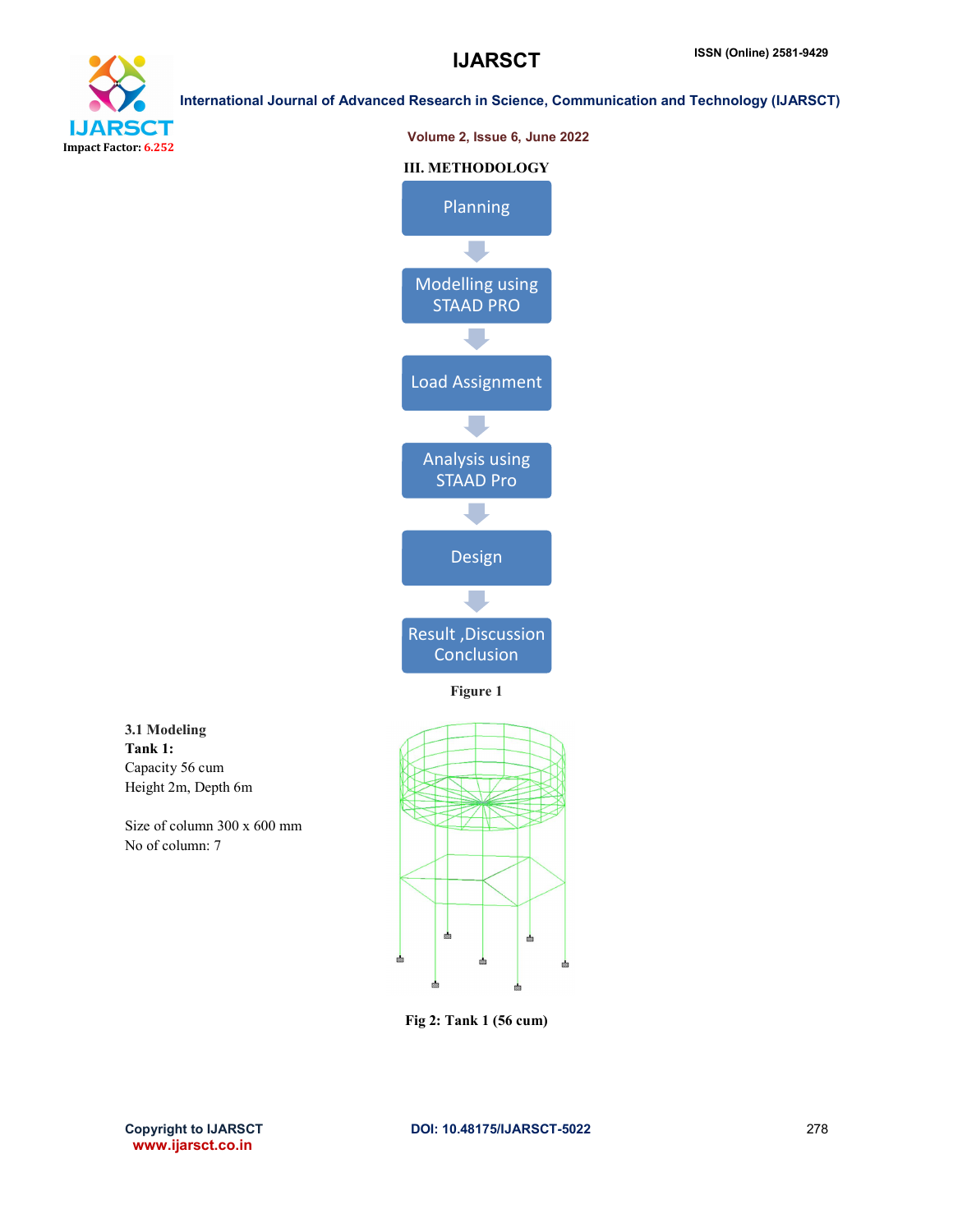# **IJARSCT** Impact Factor: 6.252

Tank 2: Capacity 191cum Height 3m, Depth 9m Size of column 300 x 600 mm No of column:7



International Journal of Advanced Research in Science, Communication and Technology (IJARSCT)

Fig 3: Tank 2 (191cum)





Fig 4: Tank 3 (452 cum)

These three models were studied based on Moment, displacement, and base shear in two different seismic zones i.e., Zone 3, and Zone 5.

### 3.2 Load Considerations

While applying the loads to the structure self-weight, Dead= 2.5KN/m2 and Live=2.5 KN/m2 has been considered. Seismic loads EQ-x and EQ-y are given in Load patterns directly using Code IS1893:2016. Also, the Wind loads windx and wind-y are given using Code IS875:1987, as mentioned in Table1.

| <b>Name</b> | <b>Type</b> |
|-------------|-------------|
| Dead        | Dead        |
| Live        | Live        |
| $EQ+X$      | Seismic     |
| $EQ - X$    | Seismic     |
| $EQ + Y$    | Seismic     |
| $EQ - Y$    | Seismic     |
| $W+X$       | Wind        |
| $W - X$     | Wind        |
| $W + Y$     | Wind        |
| W –Y        | Wind        |

Table 1: Load Combinations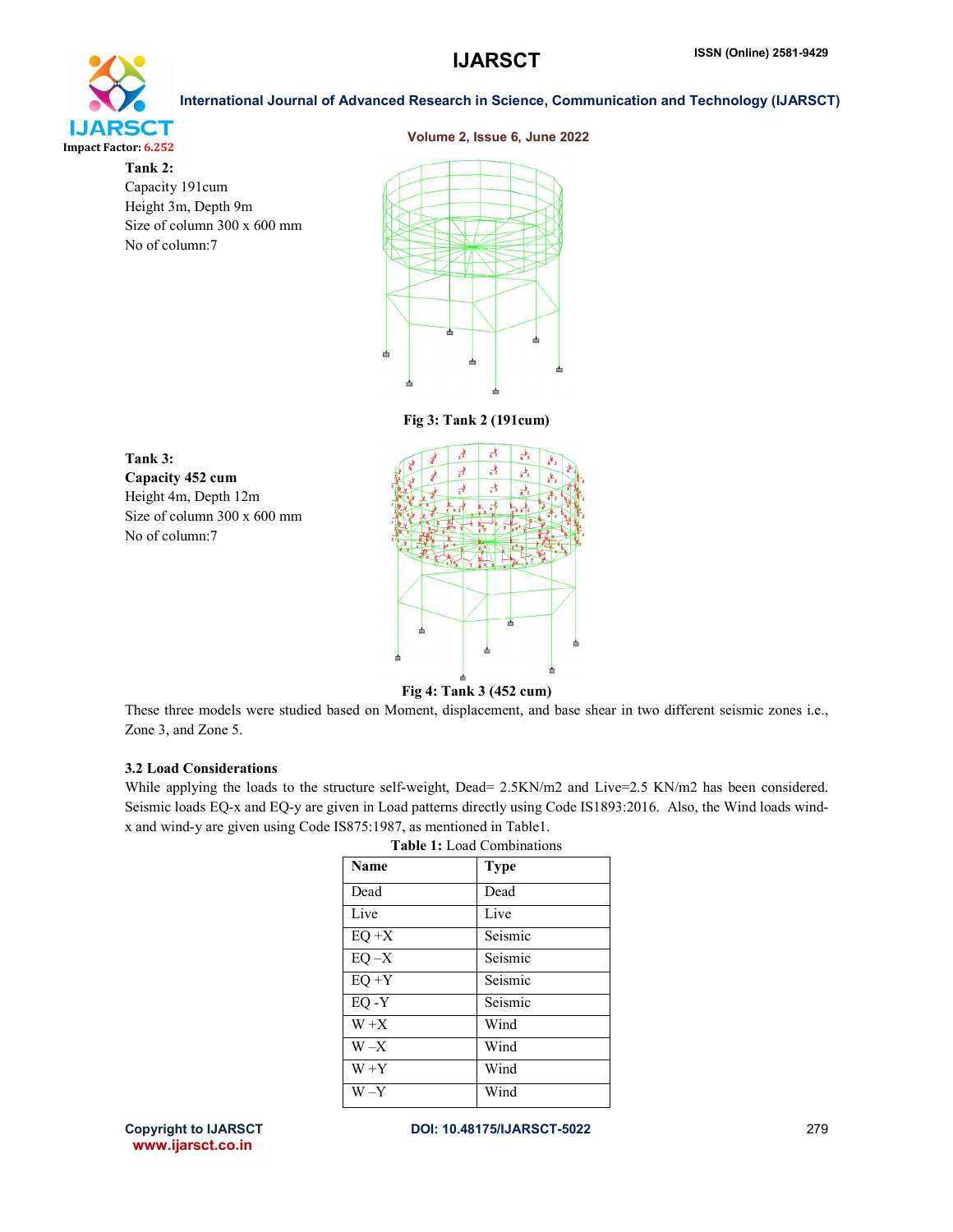

### Volume 2, Issue 6, June 2022

### IV. RESULTS

The analysis carried out on three different models in two different seismic zones. Various options are there for reviewing the outputs.

#### 4.1 For Tank 1 (56 cum) Zone 3:

- Permissible displacement  $H/300 = 2000/300 = 6.66$ mm
- $\bullet$  Load case 1.5 dead + 1.5 seismic
- Base shear 49.671KN in zone 3
- Displacement 1.748 mm
- Moment



### 4.2 For tank 2 (191cum) zone 3

- Permissible displacement  $H/300 = 3000/300 = 10$  mm
- $\bullet$  Load case 1.5 dead + 1.5 seismic
- Base shear 119.69 KN in zone 3
- Displacement 4.546 mm
- Moment



Figure 6: Bending Moment for tank 2

www.ijarsct.co.in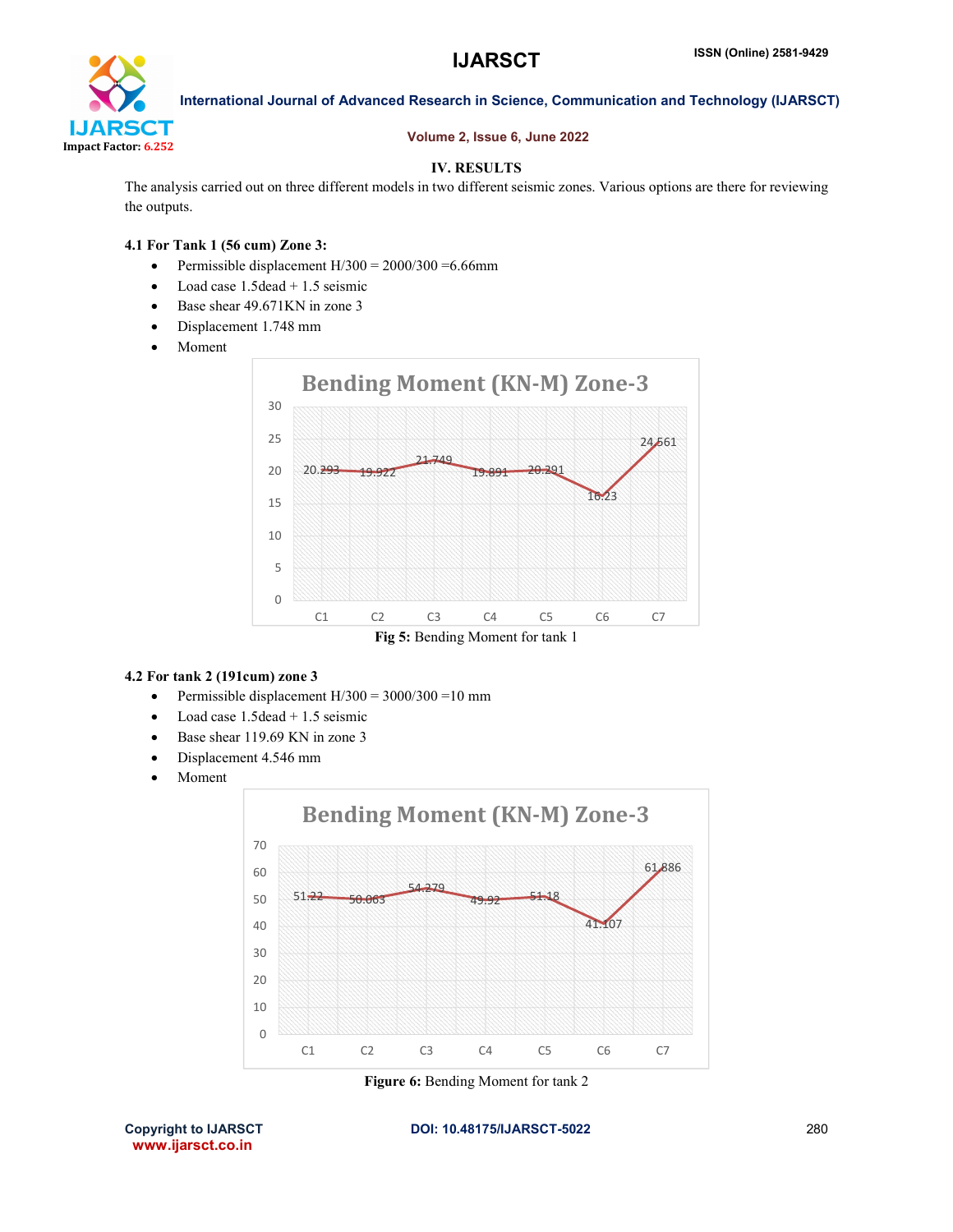

#### Volume 2, Issue 6, June 2022

### 4.3 For tank 3 (452cum) Zone 3:

- Permissible displacement  $H/300 = 4000/300 = 13.33$  mm
- $\bullet$  Load case 1.5 dead + 1.5 seismic
- Base shear 244.211 KN in zone 3
- Displacement 9.914 mm
- Moment



Fig 7: Bending Moment for tank 3



Fig 8: Base Shear zone III

#### 4.4 For tank 1 (56cum) zone 5:

- Permissible displacement  $H/300 = 2000/300 = 6.66$ mm
- $\bullet$  Load case 1.5 dead  $+$  1.5 seismic
- Base shear 256.468 KN in zone 3
- Displacement 3.914 mm
- Moment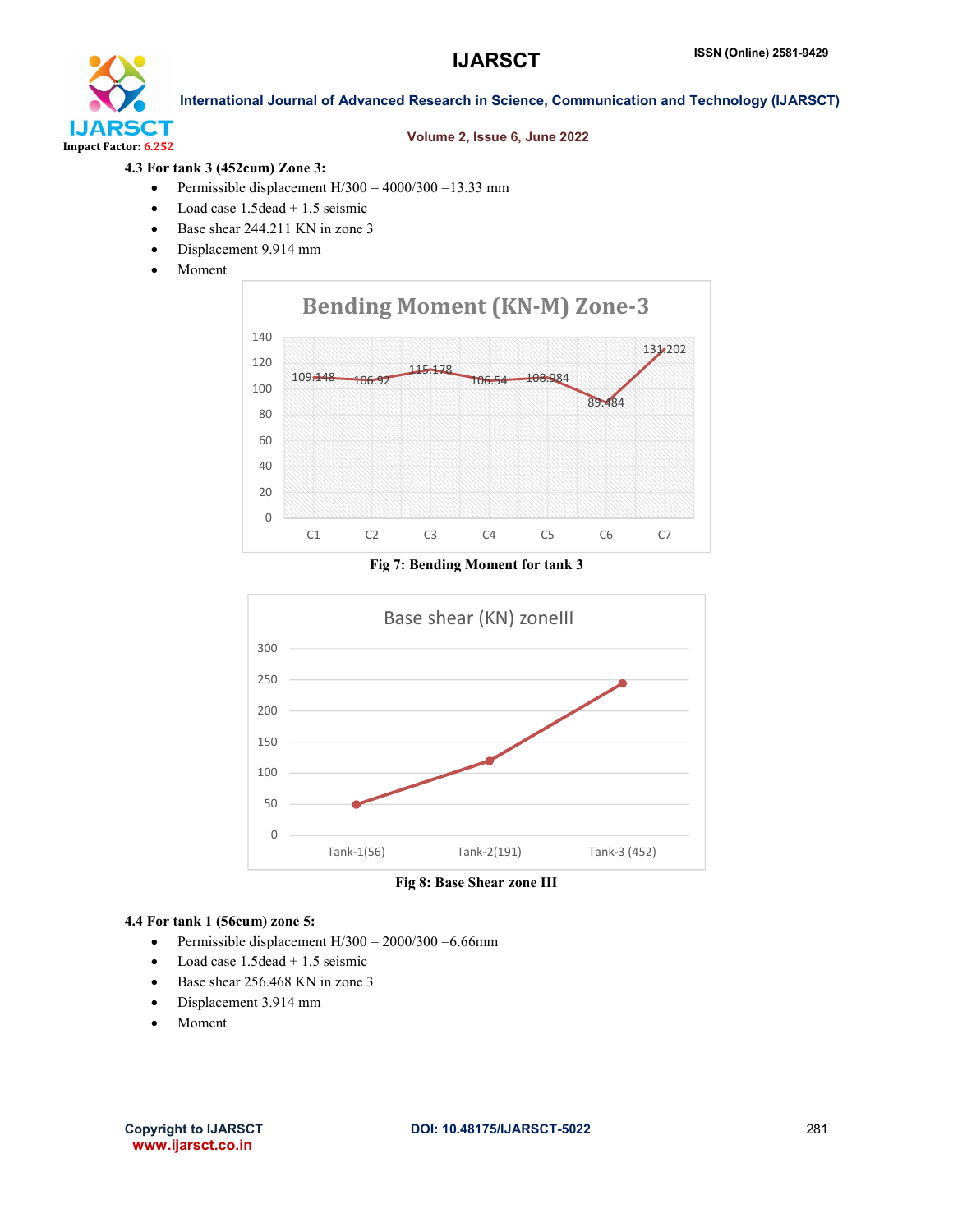

#### Volume 2, Issue 6, June 2022



Fig 9: Bending Moment for tank 1

#### 4.5 For tank 2 (191cum) Zone 5:

- Permissible displacement  $H/300 = 3000/300 = 10$  mm
- Load case 1.5dead + 1.5 seismic
- Base shear 269.31 KN in zone 5
- Displacement 10.194 mm
- Moment



Fig 10: Bending Moment for tank 1

### 4.6 For tank 3 (452cum) Zone 5:

- Permissible displacement  $H/300 = 4000/300 = 13.33$  mm
- $\bullet$  Load case 1.5 dead + 1.5 seismic
- Base shear 549.479 KN in zone 3
- Displacement 22.225 mm
- Moment

www.ijarsct.co.in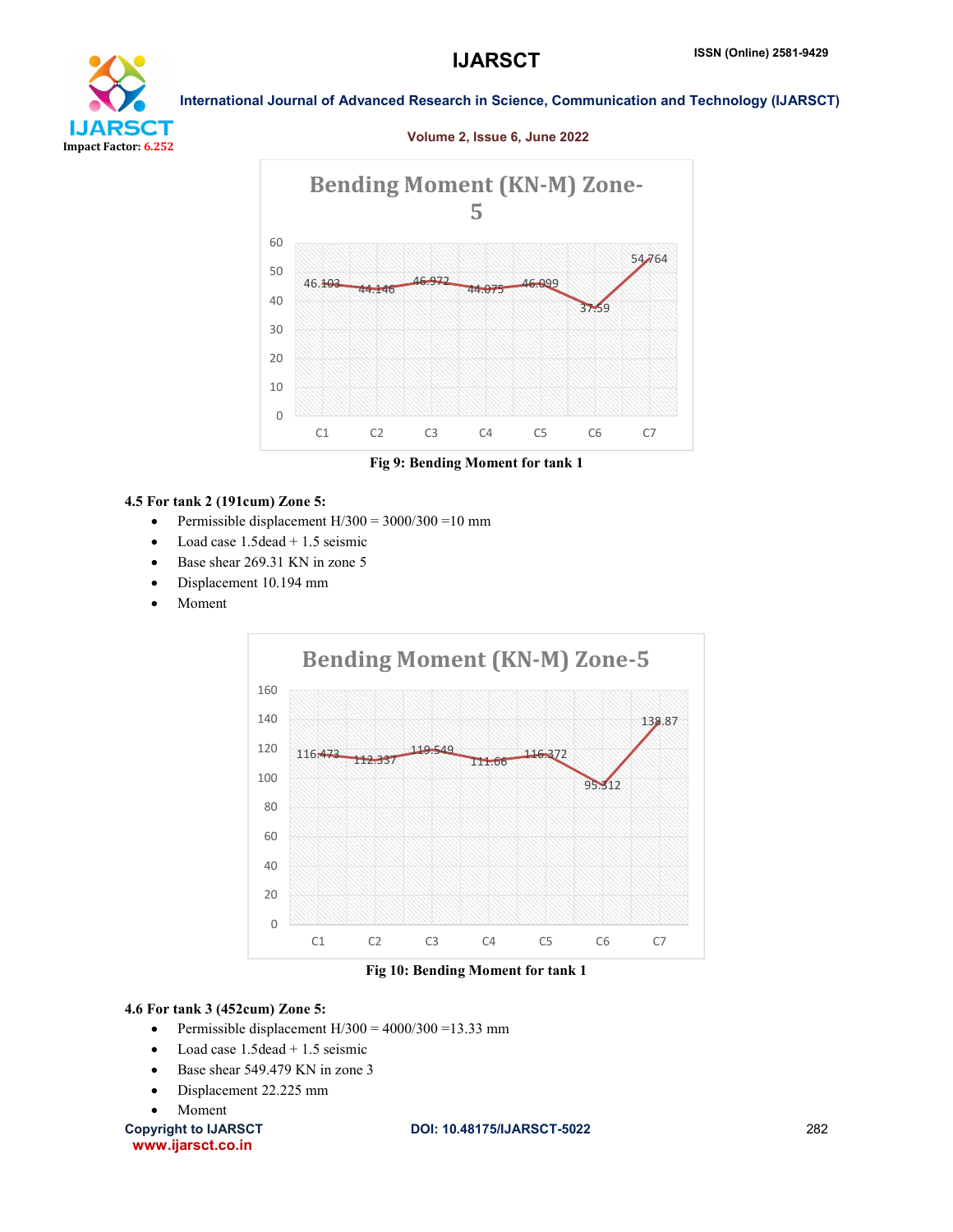

#### Volume 2, Issue 6, June 2022



Tank-1(56) Tank-2(191) Tank-3(452)

Displacement (mm) Zone 3 Displacement (mm) Zone 5

Copyright to IJARSCT **DOI: 10.48175/IJARSCT-5022** 283 www.ijarsct.co.in Fig13: Displacement in zone III and Zone V

0

5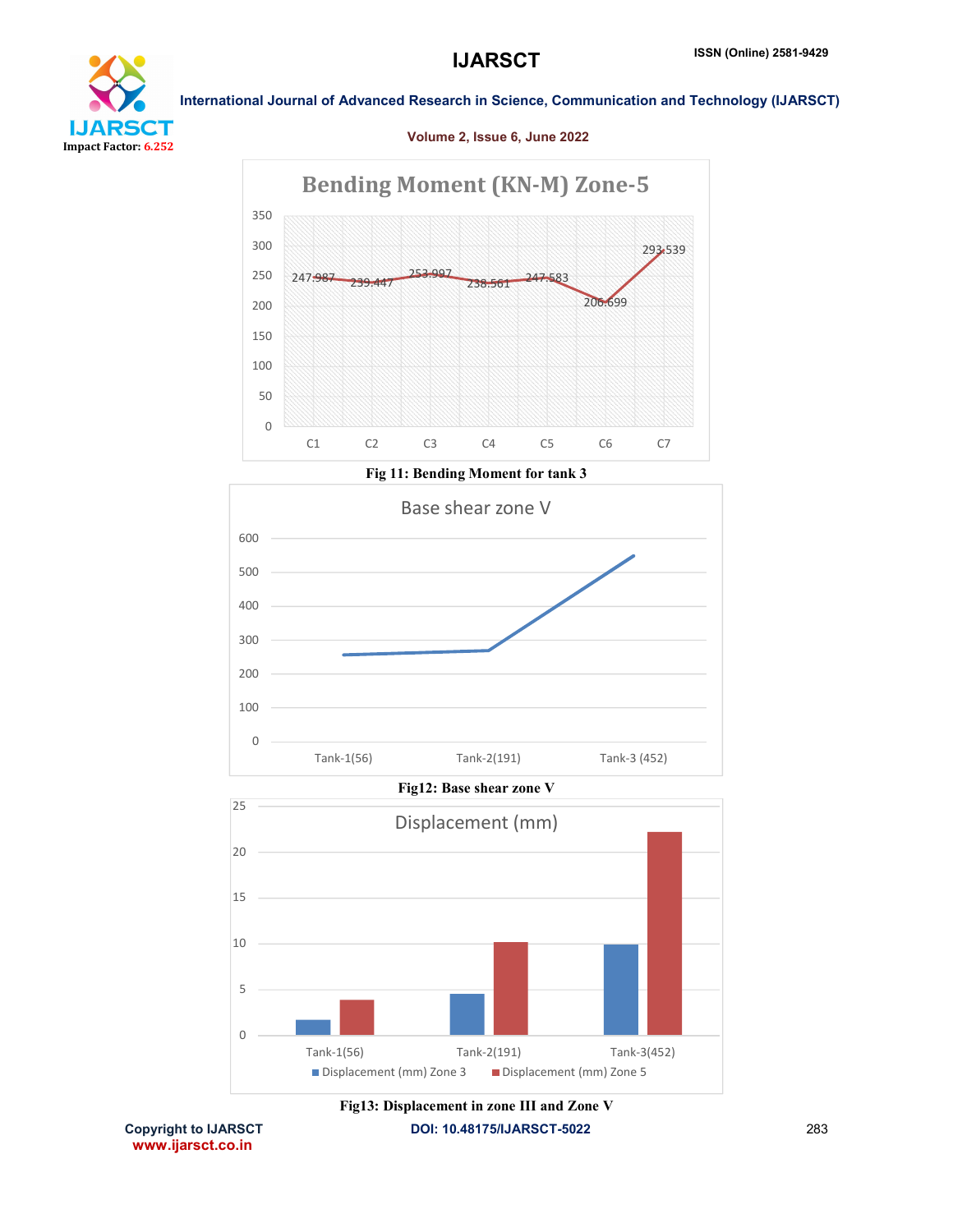





Fig14: Base shear in zone III and zone V

#### V. DISCUSSION

Column no. 7, which is structurally central, receives the greatest bending moment, while column no. 6, which is a peripheral column, receives the least in all the three-water tank in either zone. Because the maximum water pressure acts at centre of the tank. (fig 5 -11 )

According to IS:1893, the maximum permissible displacement is H/300, and the values obtained for displacement are within the permissible range. Zone III is having lesser displacement as compared to zone V. Because lateral displacement is less in zone III. (Fig 13)

On analyzing water tank in zone III and zoneV it has been found that zones V attracts more base shear than zone III. (Fig 14)

#### VI. CONCLUSION

Three ESR with different capacities (56,191.452 cum) have been analyzed for different parameters i.e., bending moment, displacement, and base shear by keeping h/d ratio constant as 0.5. the results are obtained for reservoir zone III and zone IV that the peripheral columns are subjected to low Bending moment in comparison to the central column. This is due to the fact that entire water pressure acts through the column at center.

Similarly, the displacement in all the three water tanks under considerations are well within the permissible limits as per IS:1893; however, zone V revealed more displacement that zone III due to lower zone factor (0.16) in zone III than the zone factor (0.36) in zone V. It is observed that tank with capacity 452cum fails the displacement criteria in zone V on the other hand base shear also found to be more in zone V than zone III owing to the same reason.

Therefore, it can be suggested that higher capacity water tanks may receive more displacement in zone V, which can be controlled by adjusting h/d ratio

#### **REFERENCES**

- [1]. Structural reliability of elevated water reservoirs under wind loading Hocine Hammouma,\*, Karima Bouzelhaa, Youcef Sellamb, Lounes Haddadb Procedia Structural Integrity 22 (2019) 235–242 www.elsevier.com
- [2]. Structural Identification of an Elevated Water Tank Kirk A. Grimmelsman on 20 February 2016 ASCElib
- [3]. Seismic Response Evaluation of the RC Elevated Water Tank with Fluid-Structure Interaction and Earthquake Ensemble
- [4]. KSCE Journal of Civil Engineering (2012) 16(3):366-376 www.springer.com/12205 February 18, 2011 F. Omidinasab\* and H. Shakib